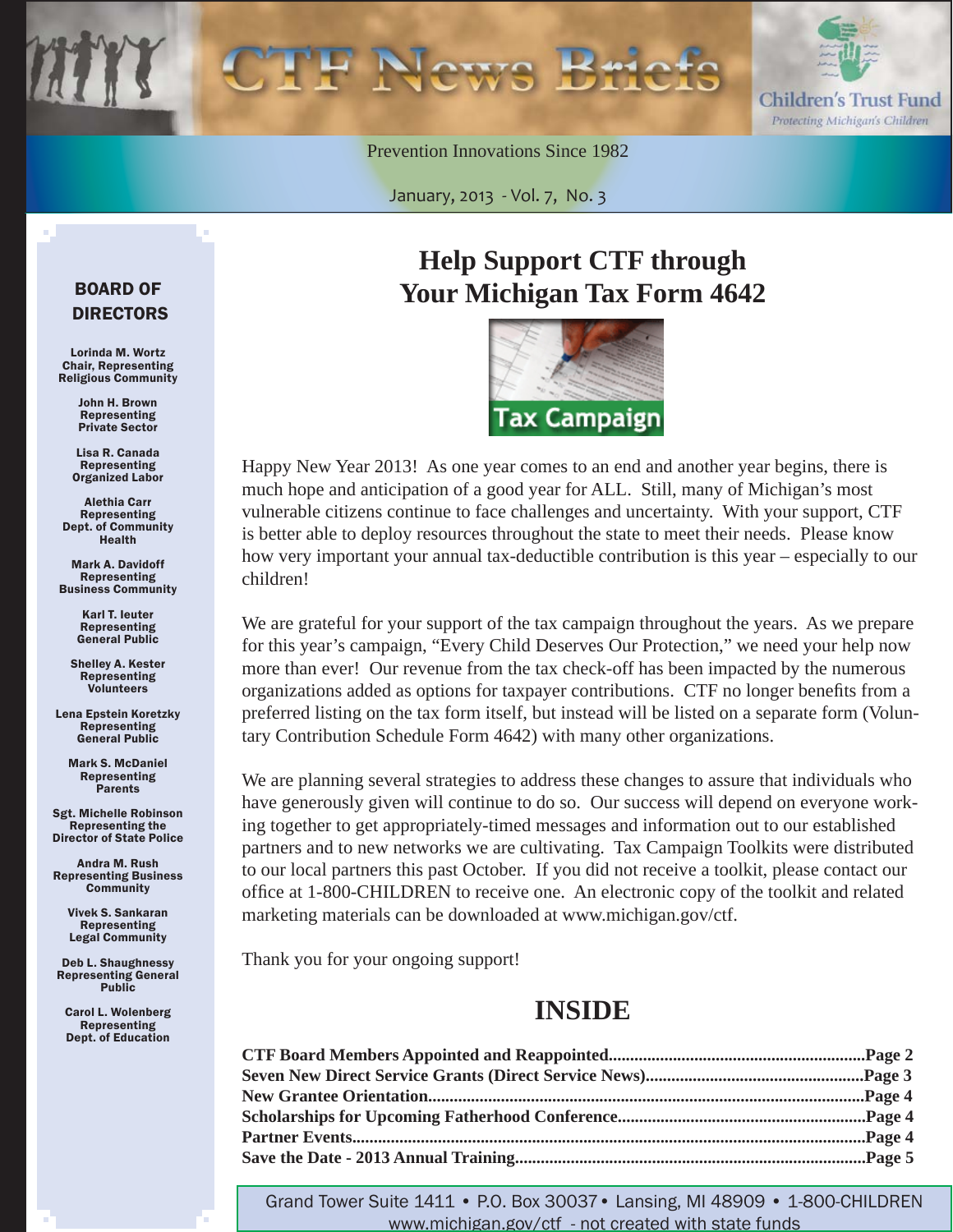## **CTF Board Members Appointed and Reappointed**

*The following is a press release from Governor Rick Snyder's Offi ce on the Children's Trust Fund Board Membership*

Snyder makes appointments, reappointments to Child Abuse and Neglect Prevention Board

Tuesday, January 8, 2013

LANSING, Mich. - Gov. Rick Snyder has appointed Andra Rush, of Howell, and Deb Shaughnessy, of Charlotte, to the Child Abuse and Neglect Prevention Board. He has also reappointed Lisa Canada, of Royal Oak, and Mark Davidoff, of West Bloomfield.

The 11-person board promotes the health, safety and welfare of Michigan's children and families by funding local programs and services that prevent child abuse and neglect.

"These appointees are outstanding, experienced professionals," said Snyder. "I am confident they will effectively serve the people of Michigan in these roles."

Rush is president and chief executive officer of Detroit Manufacturing Systems LLC, co-founder and chairman of Dakkota Integrated Systems and founder and chairman of Rush Trucking Corp. She holds a bachelor's degree in nursing from the University of Michigan. Rush will represent the business community and replaces Ron Boji.

Shaughnessy most recently served as state representative for the 71st House District. She previously served four years as mayor of Charlotte and three years as a Charlotte City Council member. Shaughnessy earned an associate degree from Lansing Community College. She will represent the general public and fills the vacancy created by the resignation of Thomas Zook.

Canada is political and legislative director for the International Union of Operating Engineers, Local 324, a position she has held since 2006. She previously served as political director for the Metropolitan Detroit AFL-CIO and United Food and Commercial Workers Union, Local 951 Michigan. Canada received a bachelor's degree in political science from the University of Michigan - Flint. She will continue to represent organized labor.

Davidoff is the Michigan managing partner for Deloitte LLP and partner for Deloitte Financial Advisory Services LLP's forensic and dispute services. He previously served as executive director, chief operating officer and chief financial officer for the Jewish Federation of Metropolitan Detroit. Davidoff holds a bachelor's degree in accounting from Wayne State University and a master's degree in management from Northwestern University. He will continue to represent the business community.

Appointees will serve three-year terms that expire Dec. 19, 2015, with the exception of Shaughnessy who will serve the remainder of a term that expires Dec. 19, 2013. Their appointments are subject to the advice and consent of the Senate.

(Source: [http://www.michigan.gov/snyder/0,4668,7-277-57577\\_57657\\_59871-292409--,00.html\).](http://www.michigan.gov/snyder/0,4668,7-277-57577_57657_59871-292409--,00.html)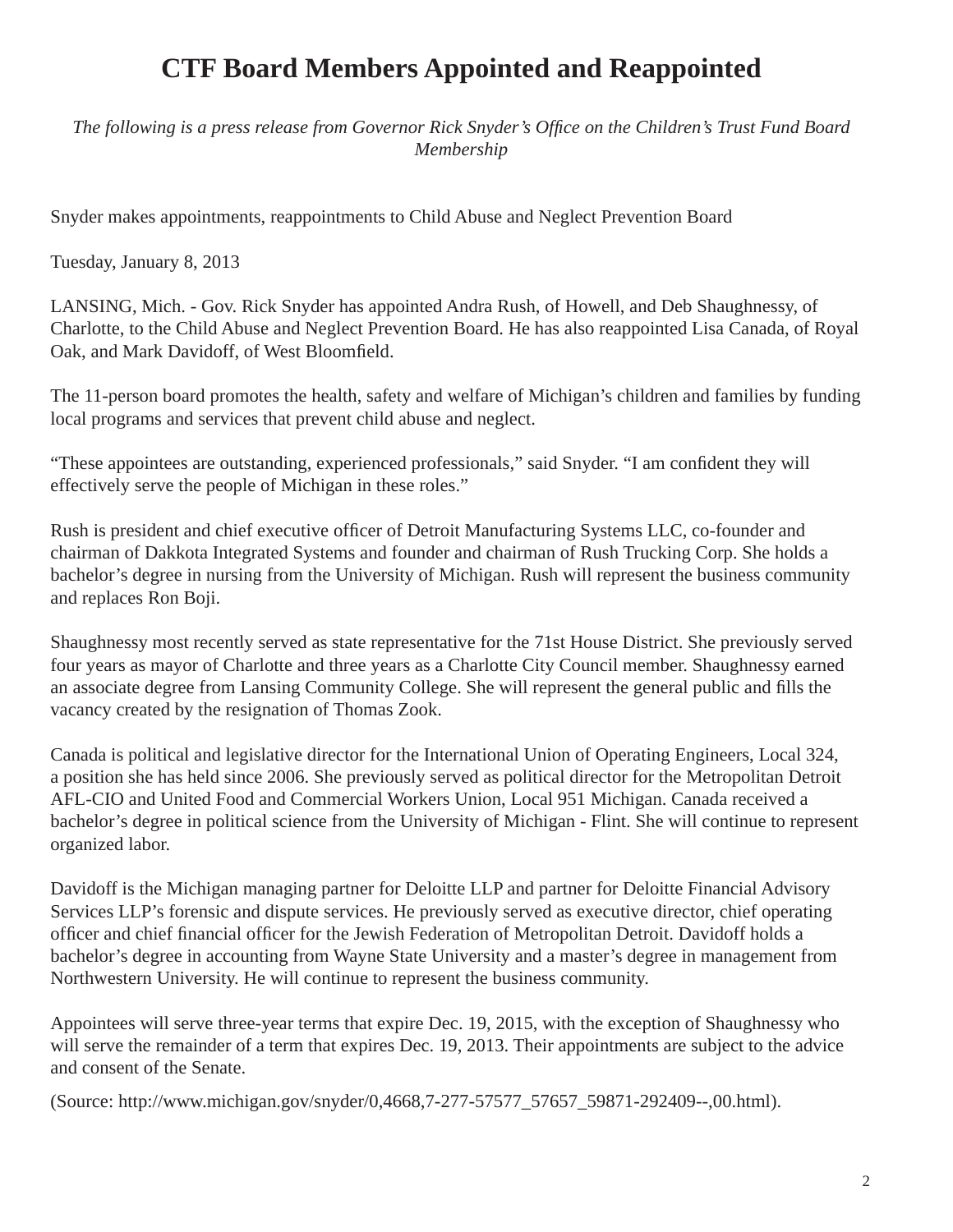### **Seven New Direct Service Grants - Direct Services News**

At the close of FY2012, a number of direct service grants ended their three-year funding cycle. These programs have made meaningful differences in the lives of the children and families they served, and CTF applauds their work. Grant agreements ended for the following six grantees: Berrien County Health Department, Keweenaw Family Resources Center, Power Inc., Student Advocacy Center of Michigan (Ann Arbor), West Midland Family Center, and Women's Resource Center of Livingston (Livingston Family Resource Center).

As these grants ended, the Children's Trust Fund Board approved seven new direct services grants for funding beginning April 1, 2013:

#### **Catholic Charities West Michigan**

Serving Muskegon County Website: www.ccwestmi.org 4-Year Total: \$175,000 Program: Muskegon Healthy Families Program

#### **Catholic Family Services**

Serving Kalamazoo County Website: www.catholicfamilyservices.org 4-Year Total: \$175,000 Program: Healthy Families America Program

#### **Catholic Social Services Washtenaw County**

Serving Washtenaw County Website: www.csswashtenaw.org 4-Year Total: \$140,000 Program: Healthy Families Washtenaw Program

#### **Community Fatherhood**

Serving Calhoun County Website: www.cfatherhood.org 4-Year Total: \$175,000 Program: Fathers Matter

#### **Eaton ISD**

Serving Eaton and Barry Counties Website: www.eatonisd.org 4-Year Total: \$175,000 Program: Parents as Teachers Program

#### **His Love Family Resources**

Serving Oscoda County Website: www.hislovemio.org 4 Year Total: \$29,469 Program: Family Resource Center of Mio

#### **Motherly Intercession**

Serving Genesee County 4-Year Total: \$175,000 Program: The Strengthening Incarcerated Families Program

Once awarded, these grants will be for a four-year grant cycle. These seven grants will join 14 current grants that are continuing in the new fiscal year, totaling \$796,194.48 in direct services funding for FY2013. The complete list of grant information is available at www.michigan.gov/documents/ctf/Current\_CTF\_Direct\_Services Grants\_338099\_7.pdf.  $\frac{338099}{2}$ .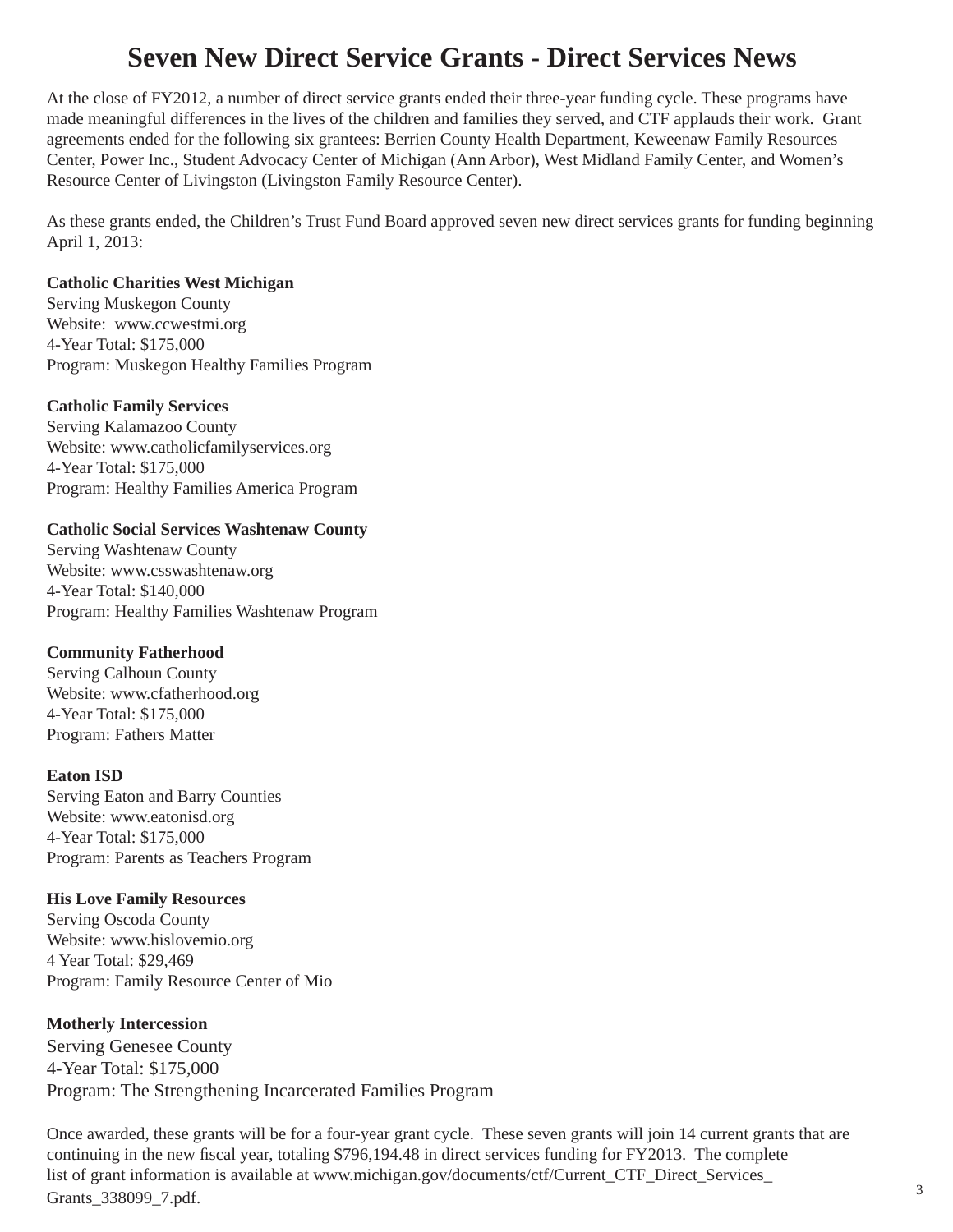### **Direct Services News**

## **New Grantee Orientation**

The Direct Services Orientation training for new grantees will be held on Tuesday, March 19, from 9:30 am – 4:30 pm, Office of Workforce Development and Training Center, 7109 W. Saginaw Hwy, Lansing, MI 48917. The training will be held in Conference Room 3-1. The final agenda will be distributed by March 15. This orientation is required for all new grantees and is also open to current grantees who would like to send new staff who could benefit from the orientation.

### **Scholarships for Upcoming Fatherhood Conference**



CTF will provide registration scholarships (\$45) to 22 fathers for the Michigan Fatherhood Annual Conference in support of parent leadership and involvement. One father from each CTF program will be eligible for a scholarship, unless low registrations allow for an exception. Scholarships will be granted to the first 22 registrations that are emailed or faxed to Pam Jaymes (Fax: 248-552-1135 or Email: michiganfatherhoodconference@gmail.com). The registration packet is attached after page 5. Contact Pam at 734-323-9037 with any questions. CTF will also reimburse for mileage. Questions regarding mileage should be directed to Sylvia Brown Jones at 517-241-7792, or by email: brown-joness@michigan.gov.

### **DS Work Group**

The next DS Work Group Teleconference will be held on March 7, 1:00 p.m. – 2:30 p.m. using the CTF Conference Number: 877-336-1828, Access Code: 8088351

### **Partner Events**

**January 30-31:** The 17th Annual Circle of Friends Luncheon and Preview Party to benefit CARE House of Oakland County. Keynote speaker Cheryl Burke from TV's "Dancing with the Stars" will share her message of [hope as a survivor of child abuse. For tickets, please call \(248\) 332-7173 or visit their website at www.carehouse.](www.carehouse.org) org.

**February 1:** Huron County Child Abuse/Neglect Council will host their 17th Annual Roof Sit Program at the [McDonald's Food & Family Center. Call \(989\) 550-6261 for more information or visit their website at www.](www.huroncountycancouncil.org) huroncountycancouncil.org.